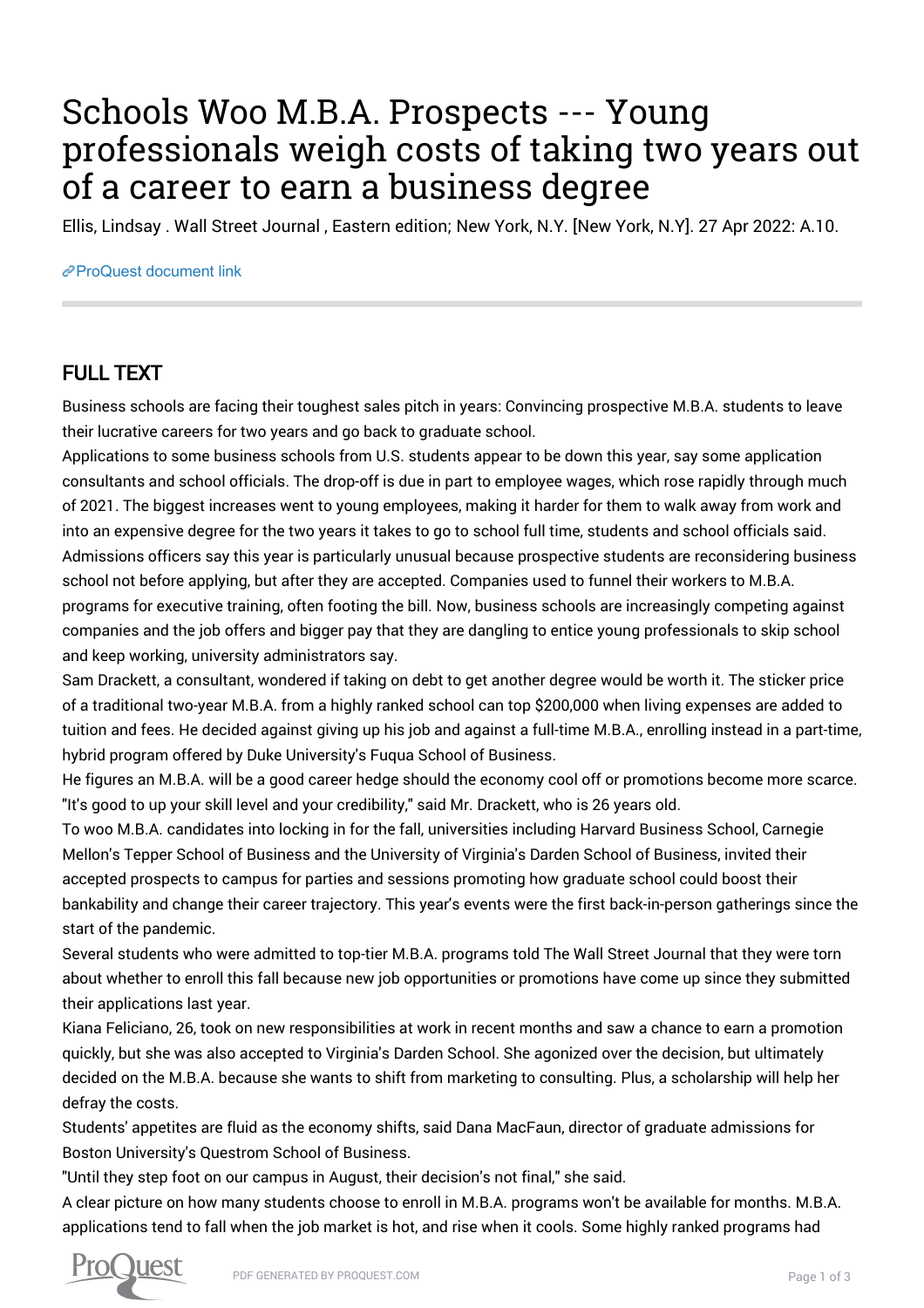lower-than-expected interest from prospective students last year after an uptick in 2020 when the pandemic created a recession.

Eighteen percent of prospective business-school students in the U.S. said they believed employers value a graduate business degree more than work experience, according to an April survey from the Graduate Management Admission Council, a nonprofit that administers the GMAT admissions exam. Program costs are the biggest barriers candidates say they have to overcome, the survey found.

Rodrigo Malta, managing director of M.B.A. recruiting and admissions at the University of Texas at Austin's McCombs School of Business, said in a typical year, he hears from accepted students about scholarship offers from other business schools. This year more candidates have come back saying their employers are offering raises to defer admission by a year, he said.

"We are seeing competition from employers, when it comes to a need to hold on to talent," he said, adding the McCombs school has let some people defer and extended the deadline for others to give them more time to make their decision. "If they need to wait a year, that's perfectly OK."

The University of California, Berkeley's Haas School of Business isn't allowing many admitted M.B.A. prospects to defer their enrollment, said Eric Askins, executive director of full-time M.B.A. admissions. That is because once most people defer, they never end up enrolling. Haas is seeing more students who are declining acceptance letters this year than usual say they are staying in the workforce instead of going to another competing business school. Staying in the workforce this year will pay off for some. Companies have budgeted more money for pay raises in 2022 than at any point since 2008 so they can compete for new talent and keep good employees from walking out the door, according to the Conference Board, a business research group.

Taking two years out of a career has always required a strong return on investment, and the M.B.A. has historically paid off for most students. Nearly all graduates earn more money two years out of school than the amount they borrowed -- and some saw their salaries double.

In Austin this month, UT's McCombs school held a preview weekend for accepted students, introducing them to the business school's faculty and facilities, and talked up the value of the M.B.A. network. Lillian Mills, the school's dean, and other officials enthusiastically pitched the career opportunities that come to business school graduates, as well as Austin itself, as a great way to advance long-term aspirations. She urged committed future students to convince others to enroll, too.

"Try to bring your friends," she said. Credit: By Lindsay Ellis

## DETAILS

| Subject:                       | Students; MBA programs & graduates; Careers; Employers; Employees; College<br>campuses; Business schools; Pandemics |
|--------------------------------|---------------------------------------------------------------------------------------------------------------------|
| <b>Business indexing term:</b> | Subject: Careers Employers Employees Business schools; Industry: 61141 : Business<br>and Secretarial Schools        |
| Location:                      | United States-US                                                                                                    |
| Classification:                | 61141: Business and Secretarial Schools                                                                             |
| <b>Publication title:</b>      | Wall Street Journal, Eastern edition; New York, N.Y.                                                                |
| First page:                    | A.10                                                                                                                |